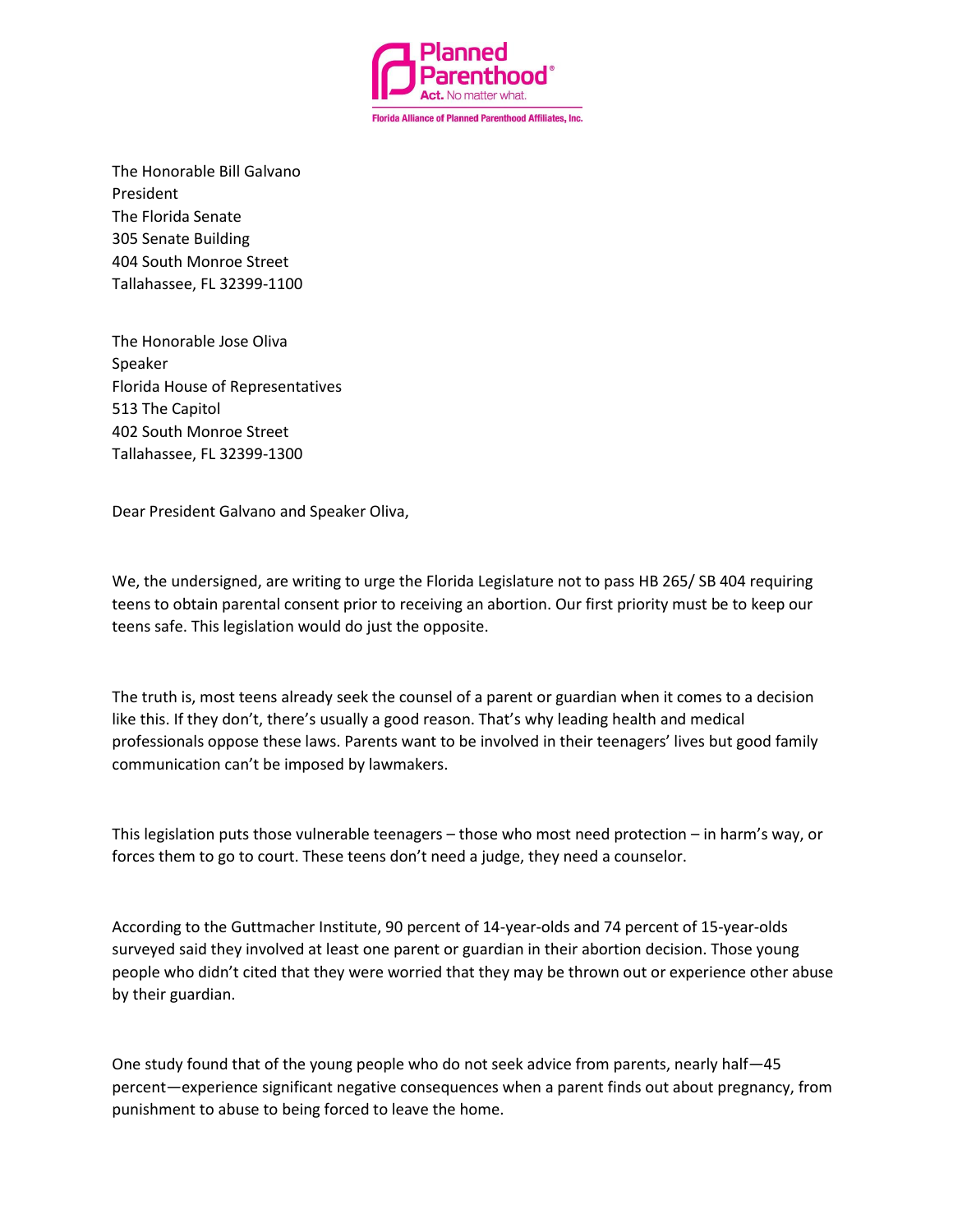

It should come as no surprise that health care professionals from the American Medical Association, the Society for Adolescent Medicine, the American Public Health Association, the American College of Obstetricians and Gynecologists, the American Academy of Pediatrics, and other organizations of health professionals oppose mandatory parental involvement in abortion decision making.

The American Medical Association recognizes that requiring parental involvement when youth seek sensitive health services can be counterproductive. The Society of Adolescent Medicine recommends adolescents be allowed to give consent for all or some types of health care and to have their confidentiality protected in the provision of that care, and the American Academy of Family Physicians agrees it is essential that adolescents have access to confidential health care.

While each of us has our own strongly held views about abortion I think we can all agree we must prioritize keeping our young people safe. While that may be the intent of this legislation's sponsors the medical community has established it would, unfortunately, have the opposite effect.

We hope you will take the input of the medical community into consideration as this bill is considered during the legislative session. If there is any additional information we can provide or if you would like to arrange a time to speak with any of our representatives please contact Laura Hernandez at 786-547- 0087 or laura.hernandez@ppsenfl.org

Thank you in advance for your consideration on behalf of Florida's vulnerable teens.

For our health,

The Florida Alliance of Planned Parenthood Affiliates

Florida Latina Advocacy Network, National Latina Institute for Reproductive Health

National Institute for Reproductive Health

Equality Florida

Progress Florida

Organize Florida

National Abortion Federation

ACLU of Florida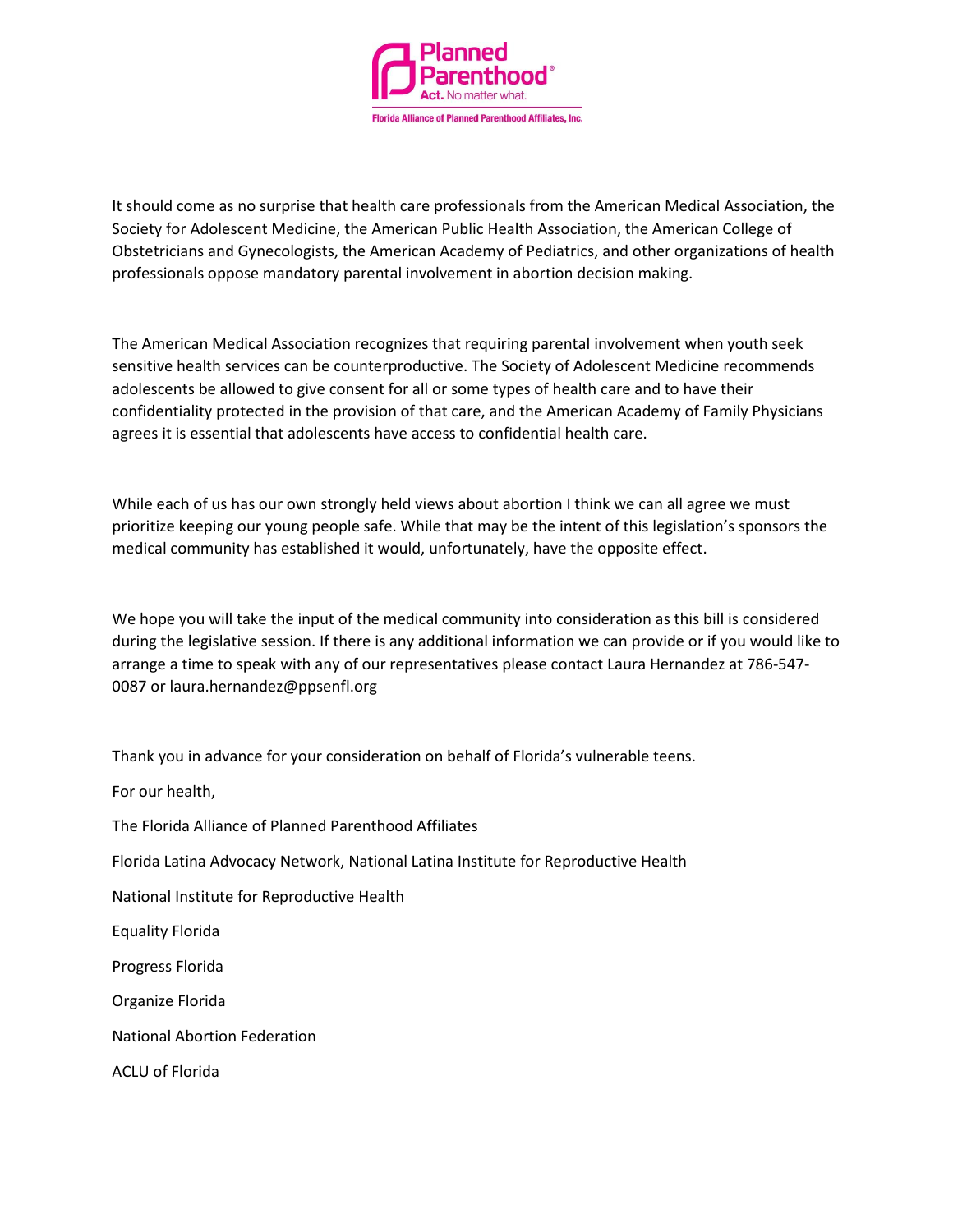

Florida Interfaith Coalition for Reproductive Health and Justice

Power U Center for Social Change

- Florida League of Women Voters
- Florida National Organization for Women
- UCF College of Medicine Reproductive Health Interest Group
- Dr. Rachel Rapkin
- Presidential Women's Center
- National Council for Jewish Women
- UniteWomen.Org
- Women's Movement Now Miami

Emergency Medical Assistance, Inc. (EMA)

- Democratic Women's Club of Florida
- Pinellas National Organization for Women
- National Council of Jewish Women Tallahassee Action Team
- Broward Pro-Choice Coalition
- Jacksonville Chapter of National Organization for Women
- League of Women Voters of the St. Petersburg Area
- CODEPINK
- Women's Alliance of Southwest Florida
- We Are Here, Antonio Lyons
- Indivisible Mandarin
- Gainesville Chapter of National Organization for Women
- Generation Action Florida State University
- Generation Action Florida Agricultural and Mechanical University
- Generation Action University of Florida
- Generation Action University of Central Florida
- Generation Action New College Florida
- Generation Action Florida Atlantic University